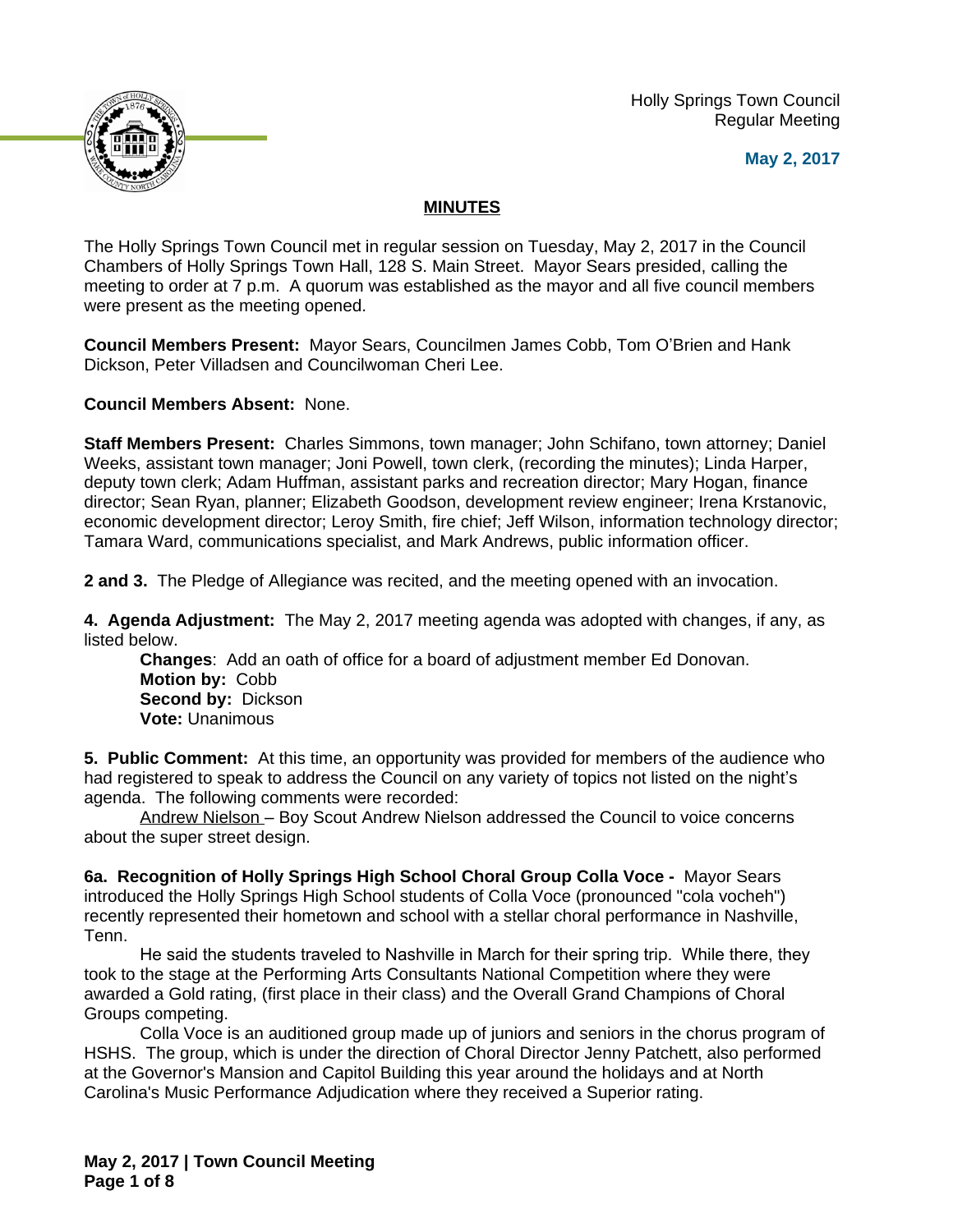**Action:** None.

**6b. Kids Appreciation Day –** Mayor Sears said the Kiwanis Club of Holly Springs is planning an event to show the children of this community how much they are loved and appreciated. A "Kids Appreciation Day" celebration is set for 12:30 to 4:30 p.m. Saturday, May 6 at Sugg Farm at Bass Lake Park.

Mayor Sears read the mayoral proclamation designating May 6, 2017 as "Kids Appreciation Day" in Holly Springs.

**Action:** None.

**7a. Rex Healthcare Urgent Care and Hospital – Mr. Steve Burriss, president of UNC Rex** Healthcare, addressed the Council with updates on the expanding Holly Springs Rex campus. He also provided a global UNC Rex service snapshot, featuring programs and services growth. **Action:** None.

**7b. Farmers Market Grand Opening –** Ms. Stygles, the farmers market coordinator, provided an update on the Farmers Market Season 11 with an invitation to everyone to the Season Opening Saturday, May 6 from 8:30 a.m. to 12:30 p.m. She said Mayor Sears will cut the ribbon at 8:30 a.m. to start the new season. The Farmers Market will be open each Saturday through October 14 in the E. Center Street public parking lot.

Ms. Stygles provided an overview on the season's vendor line-up, event schedule and unveiled this year's market sponsors including the 2017 Blue Ribbon Sponsor GMA Supply. **Action:** None.

**8a. Public Hearing: 17-DO-01, Bridgeberry III Subdivision –** Mr. Ryan said this agenda item was presented to the Town Council at the April 18 meeting. At that meeting, the public hearing was opened and continued to May 2.

The Town has received a request for a development options subdivision located west of the recently approved Bridgeberry I and Bridgeberry II subdivisions. A total of 158 single-family lots are proposed with a total gross density of 2.0 units per acre. The parcels are vacant and are surrounded by single-family residential and vacant property.

Under Development Options subdivision requirements, in exchange for utilizing smaller minimum lot sizes, the developer has to provide a higher quality product and additional elements throughout the subdivision that would not normally be required in a standard subdivision. Additional elements include minimum open space requirements, additional sidewalk improvements, and Residential Design façade requirements that are shown in Tables 2.09 C. 4 and 5.

With that explanation completed, Mayor Sears reopened the public hearing. The following input was recorded:

Jenny Appleton – Ms. Appleton asked how large driveways would be.

David Lasli, land planner for the project – Mr. Lasli explained that Bridgeberry III is the last 80 acres of the original Bridgeberry subdivision plan.

There being no further input, the public hearing was closed.

**Action #1:** The Council approved a motion to make and accept the findings of fact to be recorded in the minutes for Development Option Plan Petition #17-DO-01 for Bridgeberry III to allow for the use of development options for properties located northwest of the intersection of Rex Road and People Road as submitted by Piedmont Land Design.

**Motion by:** Villadsen

**Second by:** Cobb

**Vote:** The motion carried following a 4-1 vote. Councilman Villadsen voted against the motion.

*A copy of the application for a waiver of regulations of UDO Section 2.03: R-15 Residential District is attached to these minutes.*

**May 2, 2017 | Town Council Meeting Page 2 of 8**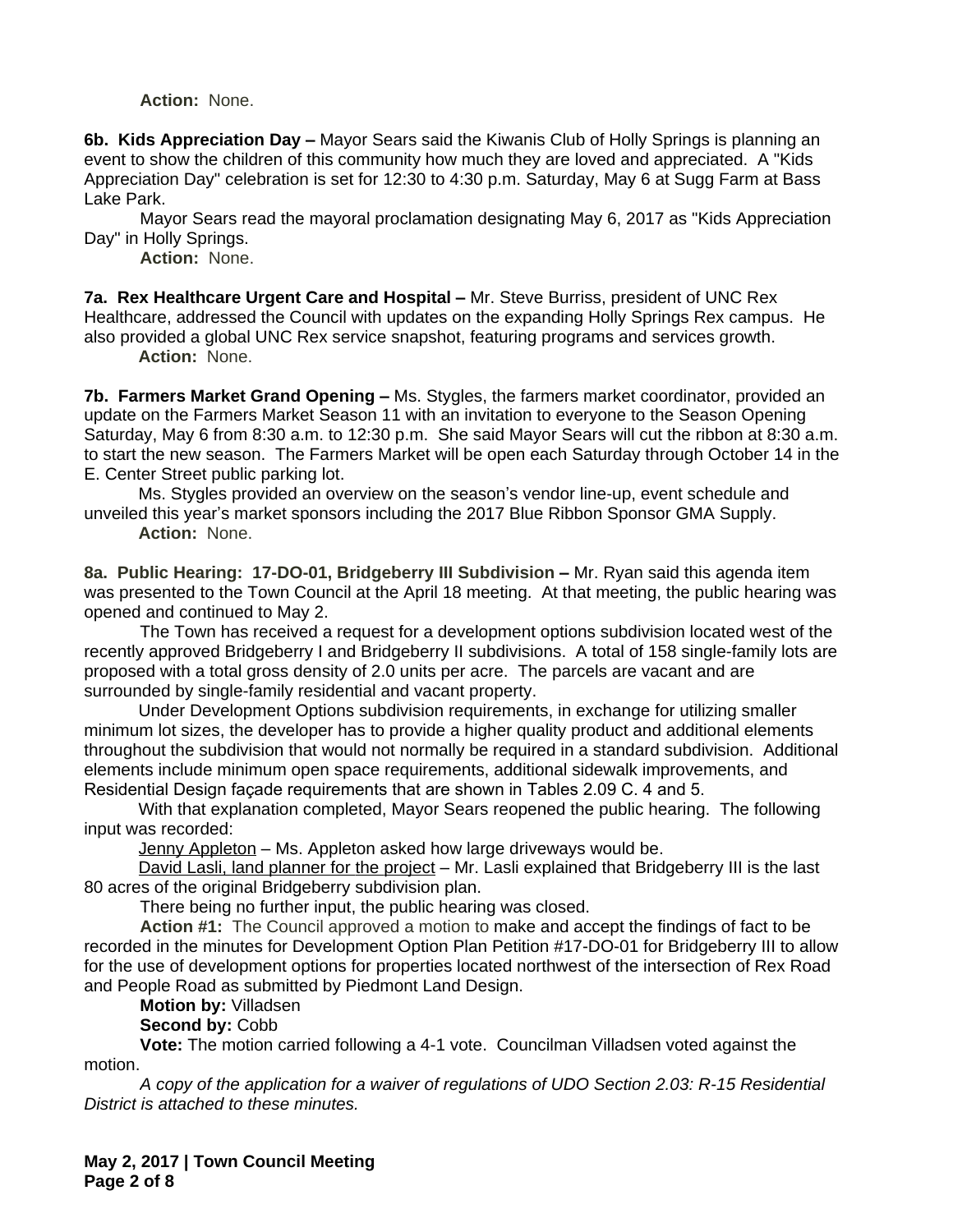**Action #2:** Having made the necessary findings of fact, the Council approved a motion to approve Development Option Plan Petition #17-DO-01 for Bridgeberry III as submitted Piedmont Land Design dated revised March 13, 2017 with the following conditions:

- 1) A fee-in-lieu of upgrade will be required for this project for both the Avent Ferry & Union Ridge Pump Stations
- 2) Pump station site must be platted and conveyed by deed to the Town of Holly Springs before pump station final acceptance.
- 3) No fill is allowed in the flood plain for any residential development.
- 4) This project will be required to meet Town's NPDES Phase II Post Construction Stormwater ordinance.
- 5) Prior to the first construction drawing submittal the following items must be addressed or submitted with the plans:
	- a) Flood study must be submitted.
	- b) Provide documentation in the form of a recorded plat of any required offsite sewer easements.
	- c) The following note must be clearly reflected construction drawings for the lots adjacent to the pump station: Pump station site owned by the Town of Holly Springs may be expanded in the future and there will be routine operation inspections and maintenance on the premises once the pump station is in operation.
	- d) If a regional pump station is identified and is an active project prior to construction drawing submittal of Bridgeberry III, this projects will be required to contribute to the regional pump station a fee-in-lieu of building an onsite pump station.
	- e) A Final Sewer Report will be required showing design information (gravity line sizing or downstream evaluation) if different from the Preliminary Sewer Report.
- 6) Prior to construction drawing approval the following items must be addressed:
	- a) Street Trees on all interior streets shall be positioned as to not interfere with any lighting fixtures or site distance triangles. A revised street tree plan shall be submitted to the Department of Planning and Zoning upon completion of an approved street lighting plan by Engineering.
	- b) All environmental permits must be obtained prior to construction drawing approval and/or issuance of a land disturbance permit for the entire project.
	- c) Approval of Stormwater Management Plan is required prior to issuance of a land disturbance permit or construction drawing approval.
	- d) Payment of the Stormwater Fee-in-Lieu will be required.
	- e) Stormwater sureties are required on this project. A performance surety in the form of a bond, letter of credit or cash is required in the amount of 125% estimated construction cost of the stormwater BMP prior to plat recordation and a maintenance surety in the form of a cash escrow account in the amount of 35% the actual construction cost of the BMP is required at the end of the performance monitoring period for the project.
- 7) Prior to the first plat for this subdivision, the following items must be addressed:
	- a) The following note must be clearly reflected for the lots adjacent to the pump station: Pump station site owned by the Town of Holly Springs may be expanded in the future and there will be routine operation inspections and maintenance on the premises once the pump station is in operation.
	- b) Homeowner's Association covenants shall be recorded with the first plat associated with this subdivision.
- 8) No more than 85% of building permits (134 homes) shall be issued prior to the completion of all developed recreational open space.
- 9) The required Type-A 20 perimeter yard located in the greenbelt behind lots 345-353 shall be planted no more than 30 days after the removal of the temporary 2<sup>nd</sup> access for emergency access, unless during the months of June – November. If planting occurs during the months of June – November, developer may offer a short term bond until such time that planting conditions improve.

**May 2, 2017 | Town Council Meeting Page 3 of 8**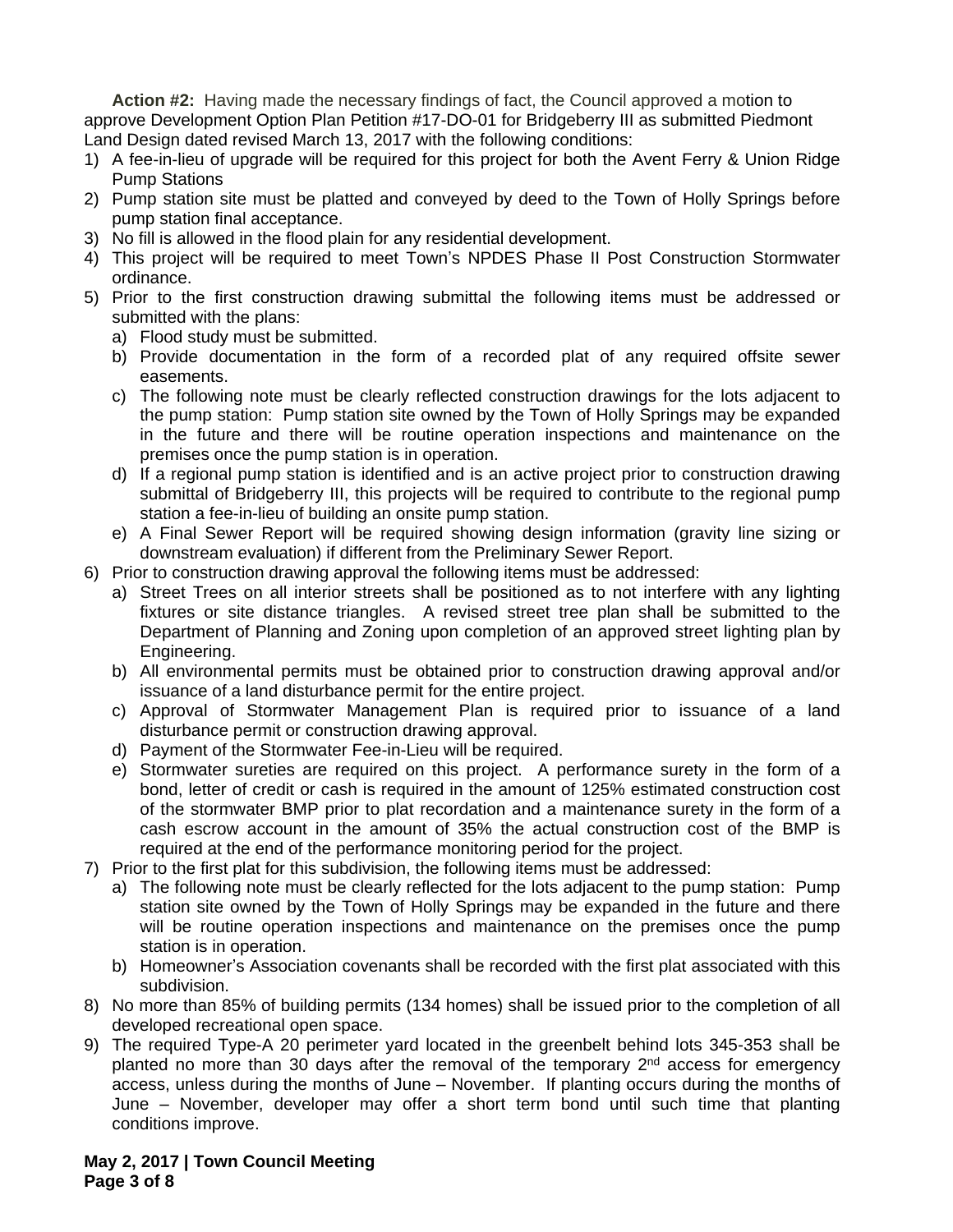10) Prior to Town Council Action, the following items must be addressed:

- a) Final copies of the Fire Flow Analysis must be submitted & approved.
- b) Final copies of the Sewer Study must be submitted & approved.
- c) Final copies of the Traffic Impact Analysis must be submitted & approved.
- d) The Preliminary Pump Station Site Plan must be approved by Town Council prior to or with the approval of this Development Petition. Final copies of the Preliminary Pump Station Site Plan must be submitted and approved.
- e) Revised plans must be submitted showing the following: The temporary 2<sup>nd</sup> access for emergency access along the rear of lots 345-353. **Motion by:** Cobb **Second by: Dickson**

**Vote:** The motion carried following a 4-1 vote. Councilman Villadsen voted against the motion.

**9. Consent Agenda:** The Council approved a motion to approve all items on the Consent Agenda. The motion carried following a motion by Councilman Cobb, a second by Councilman Dickson and a unanimous vote. The following actions were affected:

9a. Minutes – The Council approved the minutes of the Council's regular meeting held April 4, 2017.

9b. Annual Audit Service Contract – The Council approved to enter contract in the amount \$35,680 with Petway, Mills and Pearson for annual audit services.

9c. ORBIT Audit Services Contract - The Council approved to enter contract with Petway, Mills and Pearson for ORBIT audit services in the amount \$5,000.

9d. Holly Point LLC Infrastructure Reimbursement Agreement - The Council approved Holly Point LLC Infrastructure Reimbursement Agreement reimbursement and adopted budget amendment.

9e. Budget Amendment Development Review Expenses – The Council adopted amendments to the FY 2016-17 budget to cover development review expenses.

9f. Resolution 17-17- The Council adopted Resolution 17-17 declaring certain vehicle surplus to the needs of the town. *A copy of Resolution 17-17 is attached to these minutes.*

9g. Resolution 17-18 – The Council adopted Resolution 17-18 declaring certain personal property surplus to the needs of the town. *A copy of Resolution 17-18 is attached to these minutes.*

9h. Budget Amendment, \$85,837 - The Council adopted an amendment to the FY 2016-17 budget in the amount of \$85,837 to cover costs of fiber optic. *A copy of budget amendment is attached to these minutes.*

**10a. FY 2017-18 Proposed Operating Budget –** Mr. Simmons presented his recommended FY 2017-18 Town budget for the Council's review. The manager's budget message below provides the Council with the major highlights of the budget proposal.

He said both the General Fund and Utility Funds are balanced based on projected revenues for the coming year and a tax rate that is the same as last year at 0.435 cents per \$100 valuation.

Mr. Simmons' budget message is as follows:

## **Fiscal Year 2017-2018 Budget Message**

Holly Springs continues to be a great place to live as the Town maintains positive growth that enhances the Town's ability to improve services provided to its citizens and to invest in the Town's future through upgrades to the transportation infrastructure, water and sewer treatment, distribution and collections systems, public works, public safety and its parks and recreation facilities.

To ensure that the Town's growth is managed in a sensible, strategic and sustainable way, the management team and staff constantly evaluate development to ensure that there exists a healthy balance of necessary and innovative growth, accompanied by adequate protection of our quality of

**May 2, 2017 | Town Council Meeting Page 4 of 8**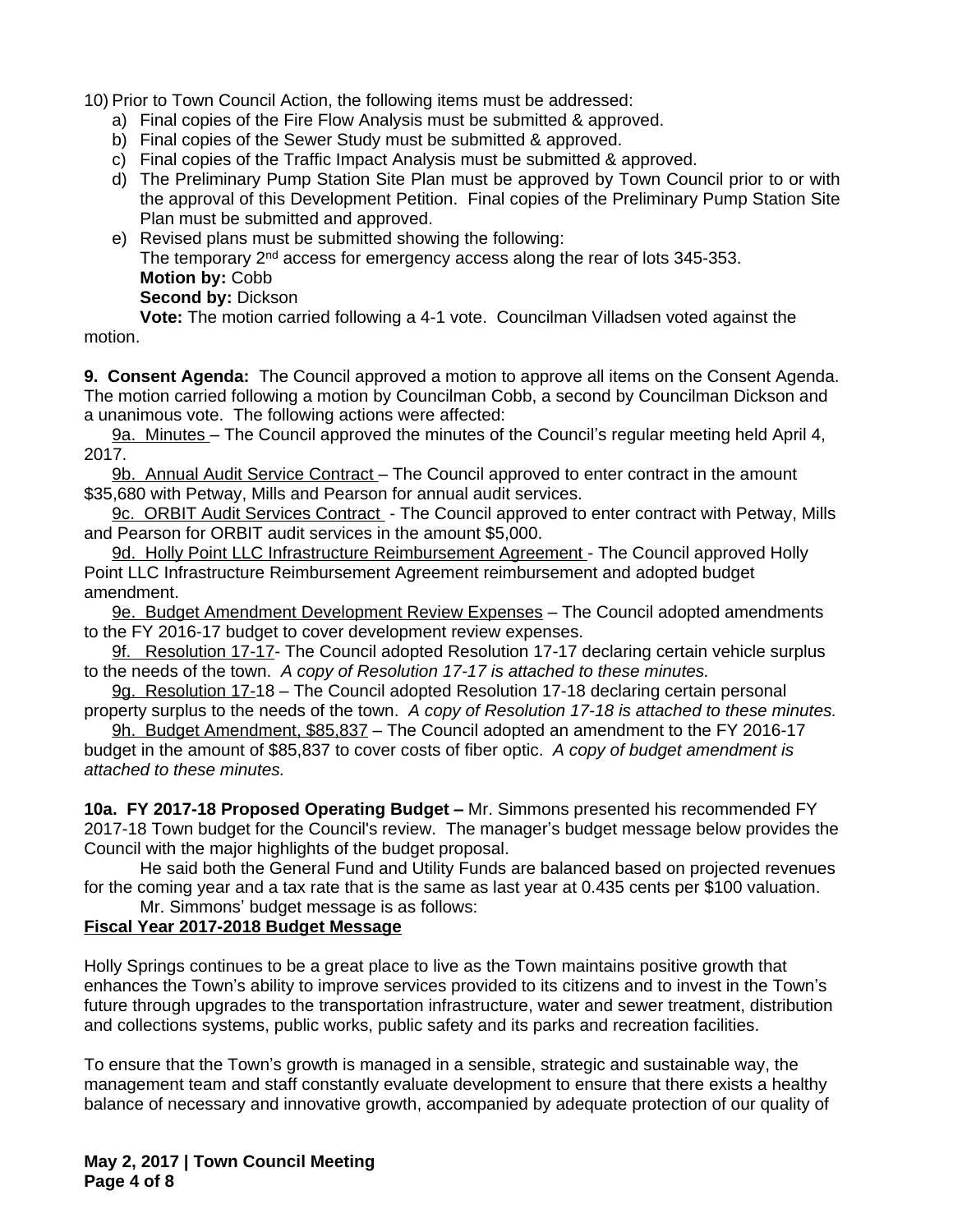life and Town character. As Holly Springs continues to develop, a clear vision is maintained with this balance in mind.

This vision should include policies that encourage well managed growth and enhances the quality of life objectives of the Town. Examples include but are not limited to economic development that is consistent with our community values, in an effort to create quality local employment opportunities and an additional more diversified tax base; identification of and efforts to secure various partnerships when public interests are served; investment in the Town's future through careful planning, funding and scheduling of capital projects; and innovation in developing the Town's identity and promoting the highest standards for our citizens.

We have identified budgetary priorities in the upcoming fiscal year, in an effort to achieve both the goals of the organization and the service needs of our community residents. While our finances have remained consistently robust over the last year, it is prudent to budget conservatively. We have carefully scrutinized the number of new positions requested; identified areas that we feel can generate an additional revenue stream; and have restricted spending for the remainder of the year as we do every year. This budget has been developed to meet all the various needs of both our organization and our community, but one which I feel will provide us flexibility in the future.

Highlights of FY 2017-2018 budget are as follows:

#### **Revenues – General Fund**

- A. Ad Valorem Taxes: Figures are based on a 99% collection rate with an approximate tax base of **\$4,434,719,653** (as provided by the Wake County Tax Department), keeping the tax rate at \$**0.4325** per \$100 valuation.
- B. State Revenues: The state-shared revenues are estimated based primarily on previous years' collections. As you may recall, during the 2015 session of the General Assembly changes were ultimately made to the sales tax distribution formula which impacted the amount received by the Town. The legislature this year is now in long session and although it does not appear that more changes to the sales tax allocation formula will be made, the staff will continue to monitor the state's progress on the revenue impact for the Town.
- C. Solid Waste Fees: Monthly garbage collection fees and recycling fees will remain at their current level of \$9.69 for garbage collection and \$4.34 for recycling. There is a recommended increase for yard waste removal of \$1.00. The current fee of \$2.00 would increase to \$3.00.
- D. Fund Balance: We have not appropriated any funds from Fund Balance, for the purpose of balancing the Town operating budget. However, as in years past funding from the previous budget year for previously appropriated capital expenditures that did not take place are being proposed.
- E. Other Source Financing: No new financing is being proposed within the General Fund operating budget.

#### **Revenues – Utility Fund**

A. Water & Sewer Rates: There is no increase to the water and sewer monthly access fees in the proposed FY 2017-2018 budget. There is a recommended increase of 2% in the actual utility user rates charged to citizens and Holly Springs businesses/industries. This proposed fee increase reflects an increase in water costs to the Town of Holly Springs that is being charged by Harnett County.

**May 2, 2017 | Town Council Meeting Page 5 of 8**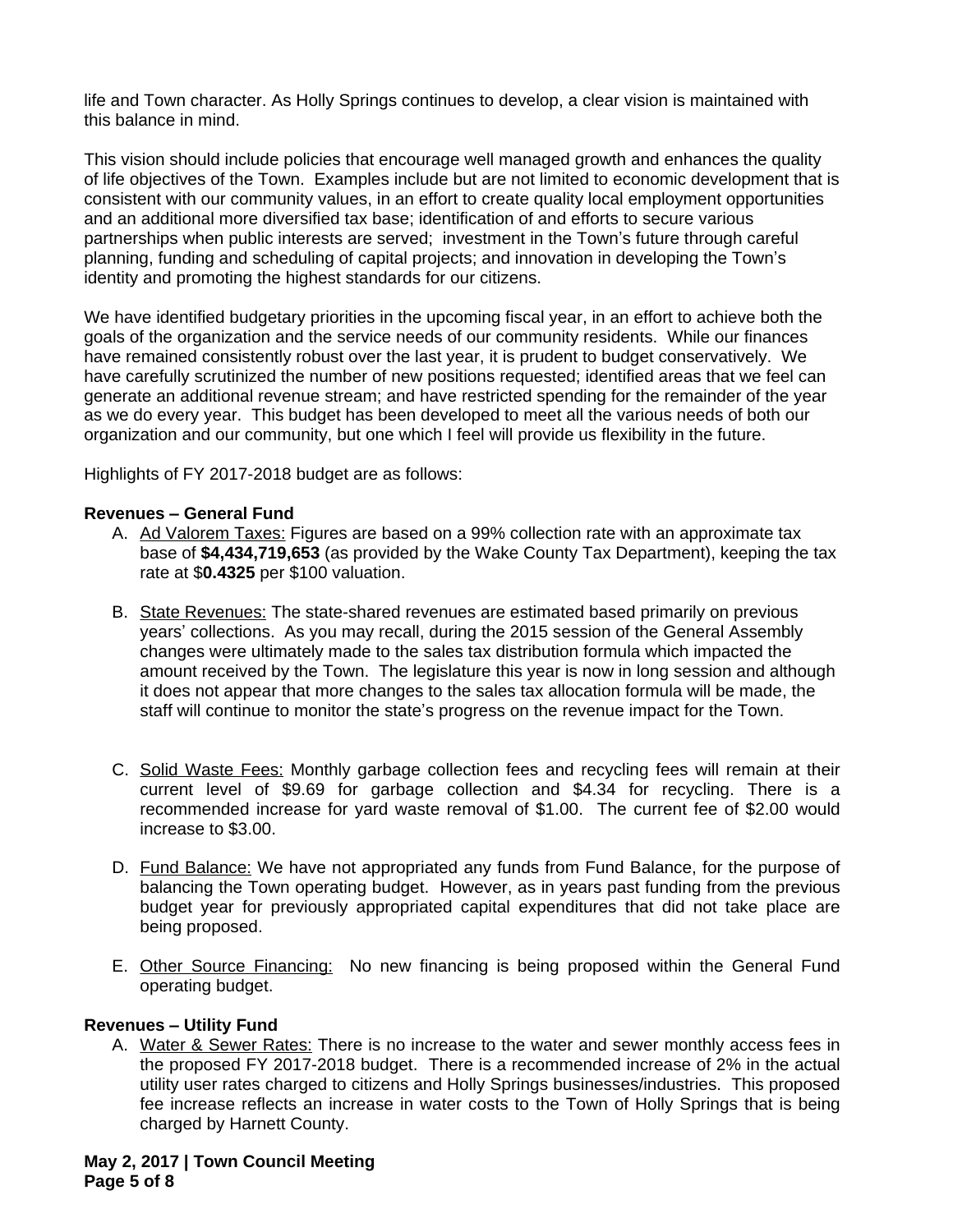- B. Fund Balance: We have not appropriated any funds from Fund Balance.
- C. Other Source Financing: No additional financing is being proposed within the Utility Fund.

### **Revenues – Stormwater Fund**

A. Stormwater Rates: There is no increase in proposed monthly stormwater fees in the FY 2017-2018 budget.

#### **Revenues – Fiber Optic Telecommunications Fund**

A. The Fiber Optic Telecommunications Fund (FOTF) was established in FY 14-15, following the Town's successful completion of its internet fiber optic network, for the primary purpose of connecting its municipal facilities with high-speed broadband service at affordable prices. Since the existing fiber network far exceeds the Town's current broadband needs, opportunities exist for leasing excess strands of fiber that will generate revenues that can be re-invested in the fiber infrastructure and the maintenance that accompanies it.

#### **Expenditures – General Fund**

- A. All capital items have been appropriated, and a list has been provided of each department's requests for your review in the Capital Outlay section of this proposed budget.
- B. Thirteen (13) new positions are proposed in the General Fund: Two (2) Public Works Technicians, one (1) Building Code Inspector, six (6) Firefighters, one (1) Public Facilities Maintenance Technician and three (3) sworn police officers. The officer recommendations are for two (2) additional investigators and a Community Police Officer. More detailed information, as it relates to additional positions' pay grades/salaries/benefits can be found in the Salaries & Positions List section of this proposed budget.
- C. This budget includes contributions to nonprofit organizations of \$15,000 to be designated as the Council so desires, a \$10,000 Platinum membership renewal to the Holly Springs Chamber of Commerce and \$20,000 to the Chamber of Commerce for community/governmental programs, totaling \$45,000.
- D. All debt service requirements have been appropriated in this budget to meet our debt obligations. The statement of debt is included for your review.

## **Expenses – Utility Fund**

- A. All capital items have been appropriated and a list of each department's request is provided for your review.
- B. Six (6) new staff positions are requested in the Utilities Fund: One (1) Engineering Administrative Specialist, one (1) Project Engineer, one (1) Stormwater Engineering Technician, one (1) Senior WRF Mechanic/Operator, one (1) Business Analyst for Utility Billing, and one (1) Assistant Town Manager for the Utility Fund beginning January 1, 2018. The Stormwater position represents an upgrade from a current part-time position to a fulltime position.
- C. All debt service requirements have been obligated in the FY 2017-2018 budget. A statement of debt is included for your review. Over the last ten (10) years, we have been placing funds in reserve to cover the cost of the Harnett County Water Plant Capacity debt,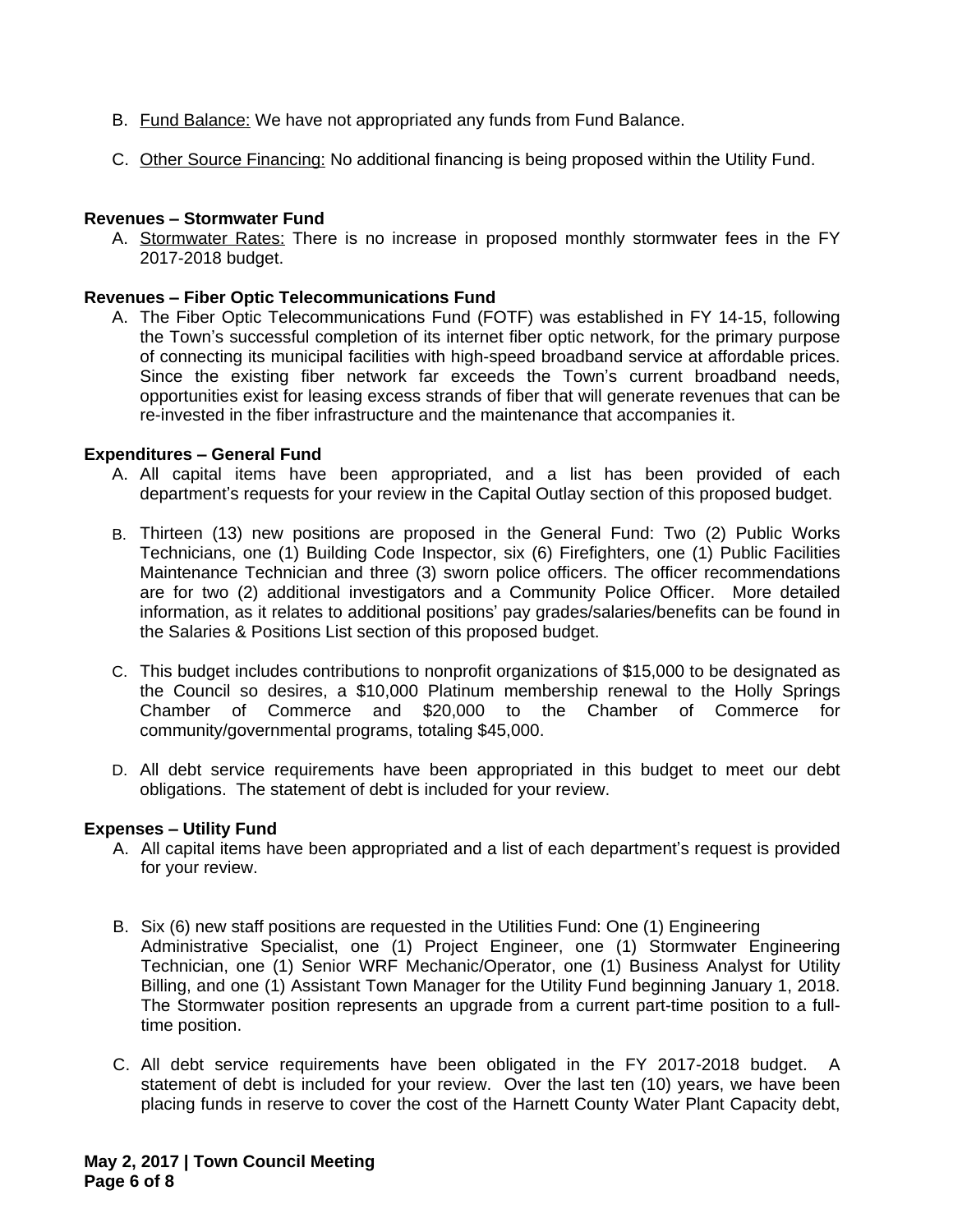as well as the Water Reclamation Facility expansion debt service to accommodate development.

#### **Expenses – Stormwater Fund**

A. No significant changes are noted in the Stormwater Fund. Primary expenses within this fund are for salaries and contract services.

### **Expenses – Fiber Optic Telecommunications Fund**

A. Expenses associated with the creation of this fund are primarily for the purpose of capital infrastructure expenses and anticipated maintenance/repair costs for the FY 2017-2018 budget.

#### **Other Highlights**

The salary requirement for next year includes a market adjustment for full time employees of 2.5%. Funding is provided in each department for merit/performance pay in the amount of 3% of salaries. The salary budget also includes a 5% 401(k) contribution and longevity benefits, as well as a Statemandated Retirement benefit of 7.56% for non-law enforcement personnel and 8.25% for sworn law enforcement officers.

Employee health insurance has been budgeted with no increase in the rates for next year. This is largely due to lower than usual claims and employee education efforts that are initiated by our Human Resources Department.

With the current economic environment and accompanying healthy rate of growth within Holly Springs, our goal is to create a budget that will maintain and improve services to citizens while still controlling the costs for these services. As previously stated, I feel the Town of Holly Springs has a solid and conservative budget for next year capable of achieving this stated goal.

I have included within your budget the departmental worksheets we used in developing this budget proposal. I hope this will provide you with a better overview of the process and issues discussed during the budget-balancing procedure.

As we proceed into the next several years, we will continue to evaluate projects and personnel needs as they relate to the provision of services. We have several substantial projects which will potentially impact all major funds during this fiscal year; therefore, it will be important to prioritize programming needs with future budgets. We will continue to work with members of the Town Council, staff, and our citizens to establish our goals and objectives as the Town grows to provide the level of services expected.

Town staff has been instrumental in the development of this document, and I feel they have done a good job of controlling costs while providing service levels expected by the Town Council and our citizens. This budget is my best estimate of what we should expect next year, and I feel it represents a fair assessment of our anticipated revenues and expenditures.

This budget reflects my recommendations based on department meetings over a three-week period, an evaluation of existing service needs, and input from Town residents and the Town Council. I would like to say a special thanks to our department heads for their time and effort in the preparation of this document. Without their help, this budget could not have been developed to address both present and future service needs.

In closing, the FY 2017-2018 Budget reflects the challenges typically associated with a rapidly growing community, but it also represents the Town's ability to continue investing in its infrastructure and in some cases improve service levels due in large measure to our continued growth. It is important to note that with any budget, external forces can affect our projections and it